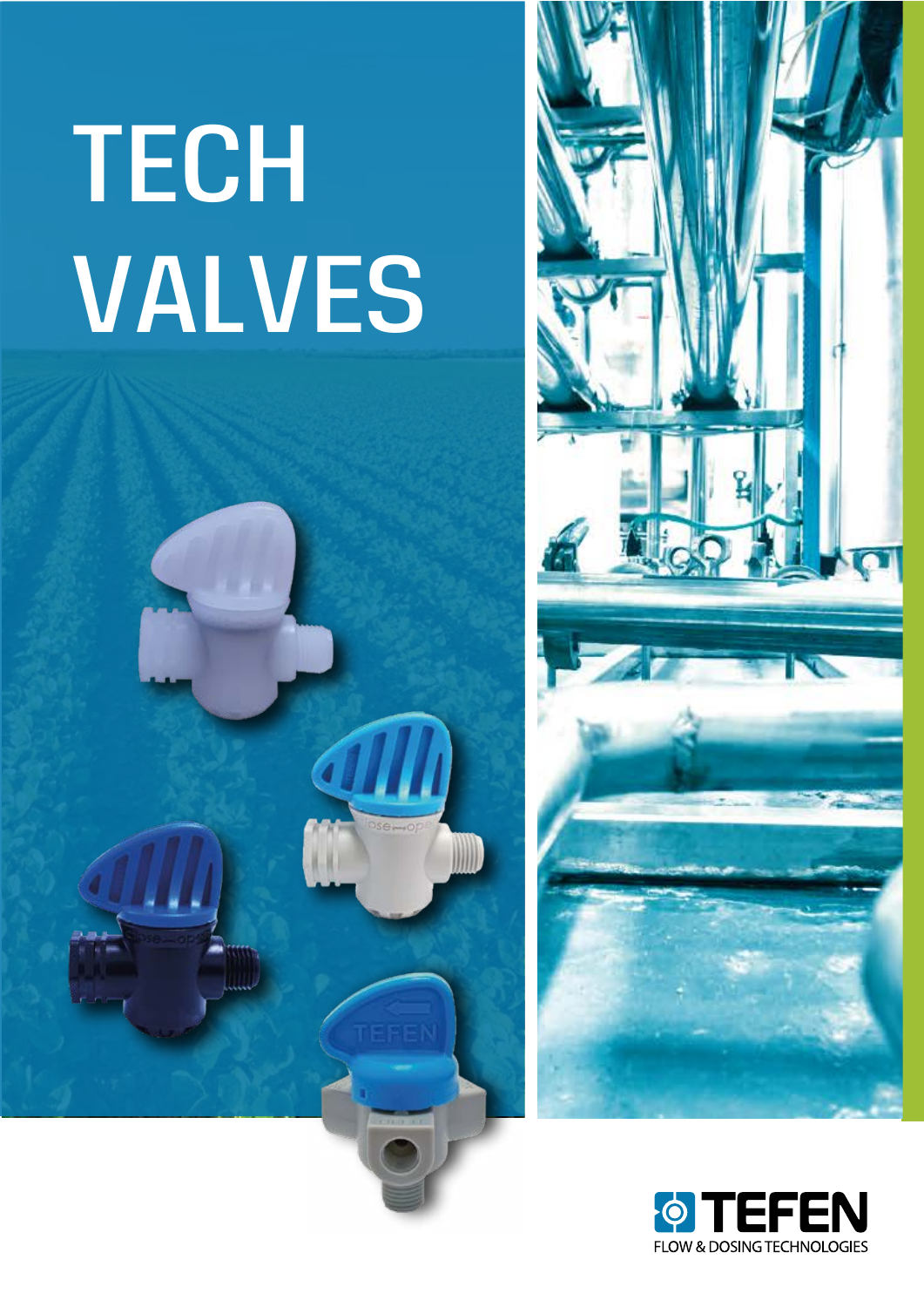## **TECH VALVES 双相技术阀门**



| <b>「型号」</b> | $ M$ (BSPT) $ F$ (BSPT) |                 | $L$ mm | $ L1$ mm | 材质          | 颜色 |
|-------------|-------------------------|-----------------|--------|----------|-------------|----|
| 23002404042 | 1⁄4"                    | 1⁄4"            | 51.2   | 57.6     | Acetal      | 黑色 |
| 23002504043 | 1⁄4"                    | $\frac{1}{4}$ " | 51.7   | 58.8     | PP          | 灰色 |
| 23002904041 | 1⁄4"                    | $\frac{1}{4}$ " | 51.8   | 59.0     | <b>PVDF</b> | 白色 |

注:所有配置(8毫米倒钩/¼"螺纹)可根据需要提供

## **主要优势:**

- 耐高压
- 宽泛工作温度范围
- 高耐酸性
- 缩醛技术阀门通过了WRAS认证
- 可靠、使用寿命长
- 低压压头损失
- 重量轻
- 环境友好、无毒
- 安装快捷,操作方便

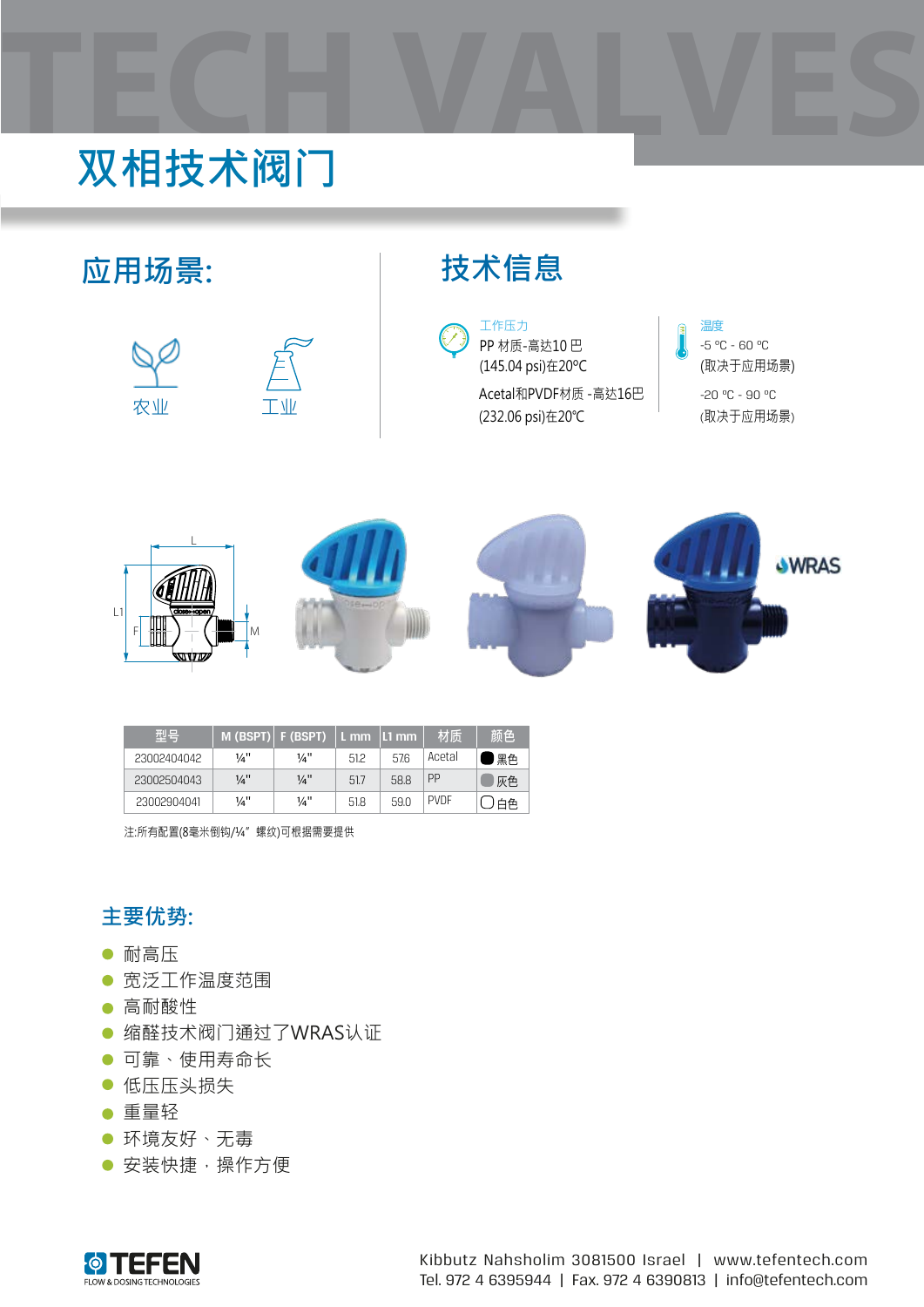## **TECH VALVES TECH VALVES 四相技术阀门**



注:所有配置(8毫米倒钩/ 1/4 " / 1/8 "螺纹)可根据需要提供 \*\* 8mm倒钩连接

**主要优势:** 

- 耐高压
- 宽泛工作温度范围
- 高耐酸性
- 可靠、使用寿命长
- 显著减少磨损和差异
- 具有机动性和操作效率
- 环境友好、无毒
- 安装快捷,操作方便